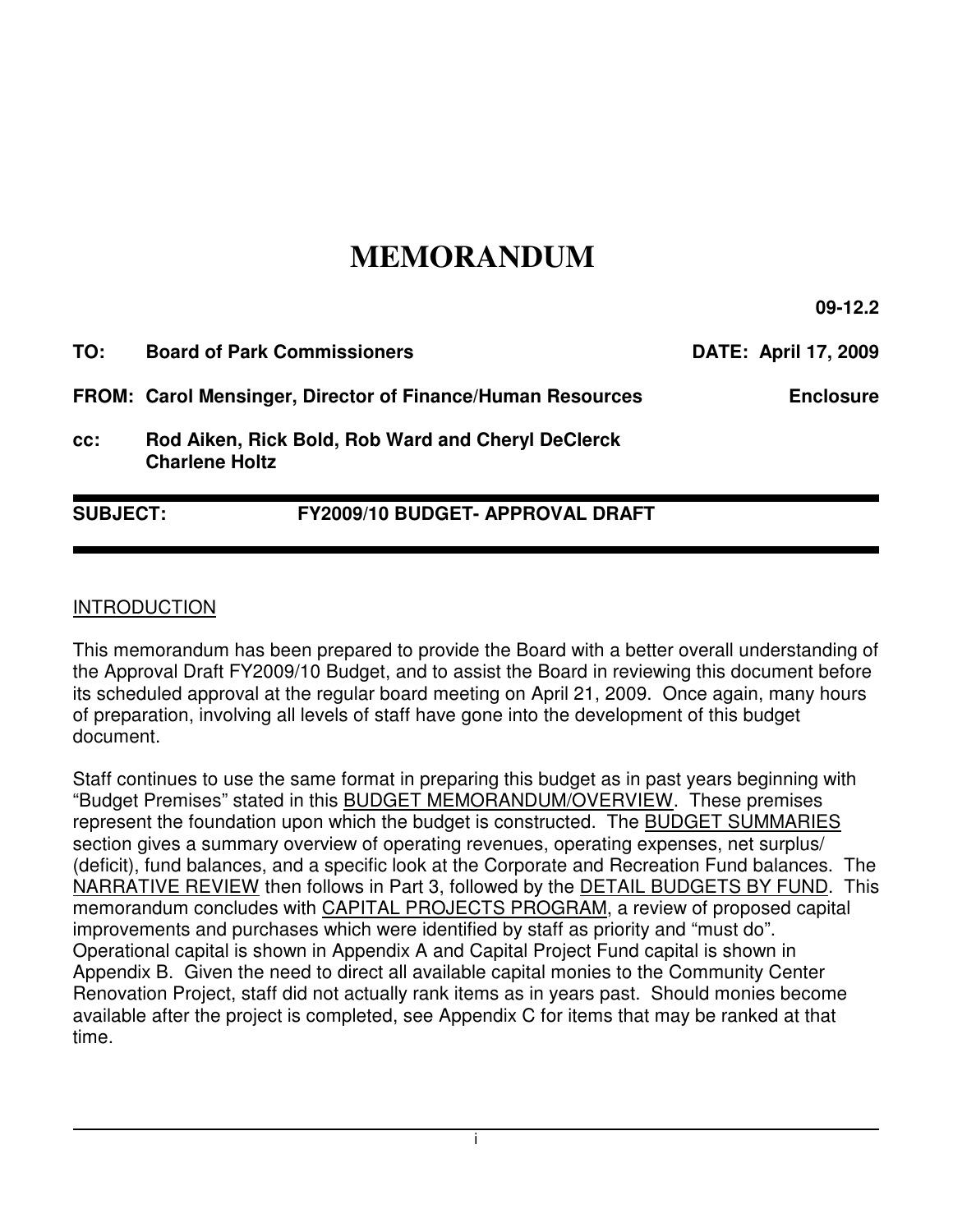## BUDGET PREMISES

The Fiscal Year 2009/10 budget and capital improvement/project program were developed based upon the following premises:

- 1. To continue to provide at least existing levels of service and begin to provide the residents of the Glencoe Park District with new and increased levels of service in the newly renovated Community Center as well as other facilities and parks within the District.
- 2. The Park District adopted a Tax Levy Ordinance this past December in the amount of \$3,401,425 for tax year 2008 (Fiscal Year 2009/10). This operating levy represents a 7.65% increase over the previous year, and as in prior years is intended to capture all new growth available in the midst of the tax cap. The levy also includes \$1,251,032 in debt service for principal and interest payments on the outstanding \$1.6 million bond issue for Watts Center Renovation Project and the outstanding \$13.755 million bond issue for the Community Center Renovation Project.
- 3. Strive to maintain a Board-approved level of 15% in minimum annual operating reserve fund balances within both the Corporate Fund and Recreation Fund. Last year, the Board lowered minimum fund balance levels from 20% to 15% to allow additional monies to be designated toward the Community Center Renovation Project. Staff feels that it will be important to again build back reserves for future roof replacement at new Community Center, as well as other capital items that have been put on hold in recent years.
- 4. The proposed capital program provides for the completion of the Community Center Renovation Project, as well as necessary "must do" maintenance, improvements and equipment purchases. Staff recommends that the capital program include the following:
	- A. The Capital Projects Fund (65) be used to fund **\$579,025** in projects, of which **\$64,000** are carryover projects (those not completed in Fiscal Year 2008/09), **\$110,025** are new projects, **\$5,000** is a general contingency amount, and **\$400,000** is a transfer to the Community Center Improvements Fund (67).
	- B. The **Corporate Fund** be used to fund **\$120,150** in **operational** capital improvements.
	- C. The **Recreation Fund** be used to fund **\$12,800** in **operational** capital improvements.
	- D. The **Liability Fund** be used to fund **\$8,000** in **operational** safety related capital items.
	- E. The **Community Center Renovation Project** be completely paid off in full in FY2009/10.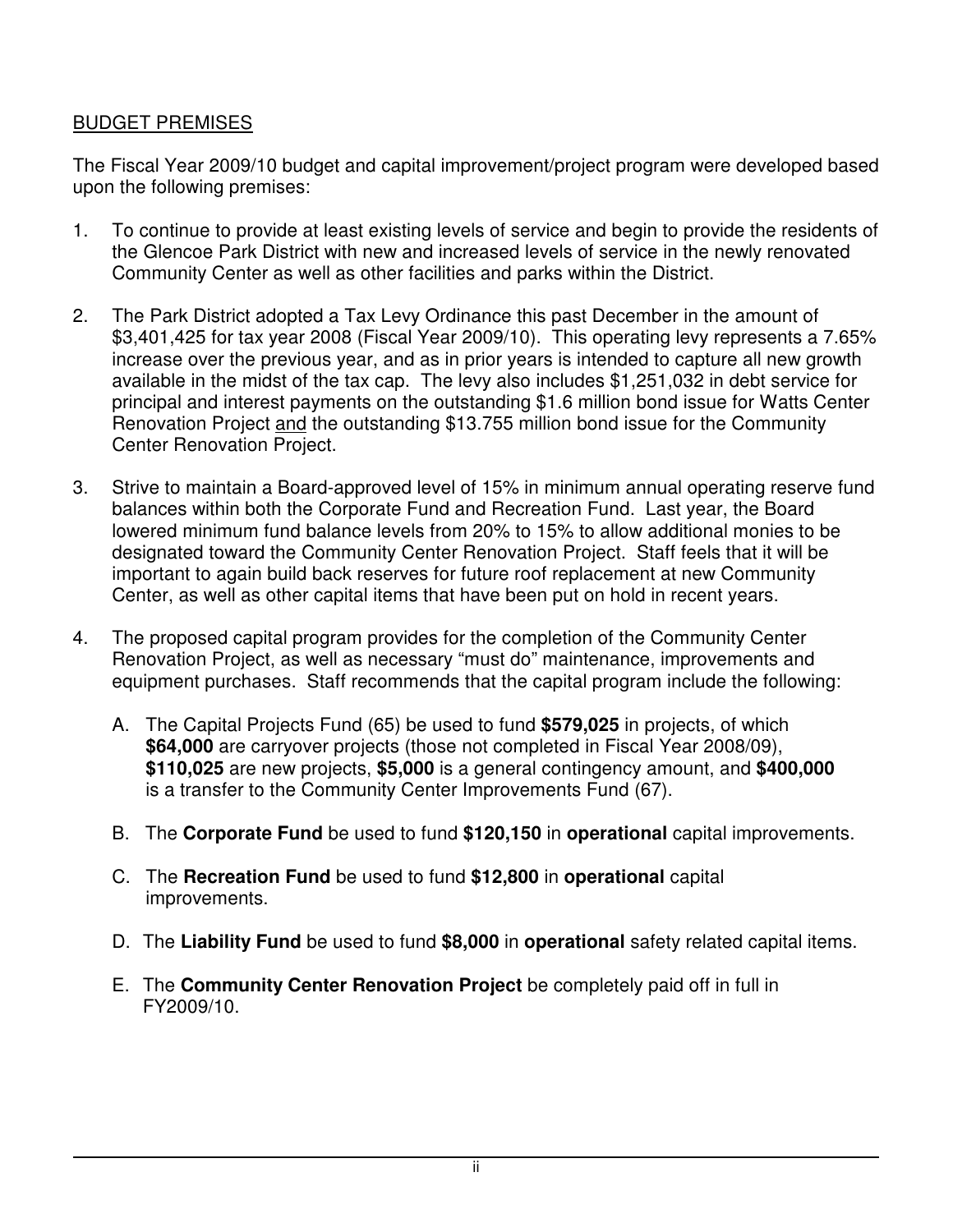- 5. A 3.0% merit pool was approved for FY2009/10; this pool is spread to all Grade 1 (full-time) employees excluding the Executive Director position. (Staff's typical process for determining merit pool is based on recommendations by the Executive Service Corps of Chicago that the merit pool should be approximately 1.5% - 2% above CPI. The economic downturn and the ongoing Community Center Project have caused the Board to modify the historical merit pool approach this year.)
- 6. Accomplish #1-5 above, in accordance with the already adopted tax levy and the Park Board's historically expressed desire of maintaining the composite tax rate at a responsible level which is reflective of the community's preparedness to support local park and recreation services.

### BUDGET SUMMARIES (Part 2)

This part provides a financial summary of all funds as related to:

| 1. Revenues                                        | $(Table$ I) |
|----------------------------------------------------|-------------|
| 2. Expenditures                                    | (Table II)  |
| 3. Net Surplus/(Deficit)                           | (Table III) |
| 4. Fund Balances                                   | (Table IV)  |
| 5. Corporate and Recreation Fund Balance Summaries |             |

- 6. Summary of Recreation Program By Program Category
- 7. Overview of Recreation Fund Budget

As of **February 28, 2009**, the projected **Designated Operating Fund Balance in Corporate Fund** of **\$698,852** meets the reserve guideline of 15% of operating expenditures. In fact, the actual fund balance percentage is 27.7%.

As of **February 28, 2009** the projected **Designated Operating Fund Balance in Recreation Fund** of **\$858,948** meets the reserve guideline of 15% of operating expenditures. In fact, the actual fund balance percentage is 15.5%.

As of **February 28, 2010**, given that budget projections are accurate, the operating fund balance in the **Corporate Fund will decrease** to **\$587,562.** In the **Recreation Fund, it will decrease** to **\$534,831**. Both funds will still be above the 15% recommended reserve guideline. Additionally, in the Corporate Fund, there is also the flexibility for potential additional funding of the Community Center Renovation Project, if needed.

# CAPITAL PROJECTS PROGRAM

The projects and items being recommended to the Finance Committee of the Whole for completion in Fiscal Year 2009/10 are contained on these pages. They are being presented in a format similar to past years, with the exception of Appendix C. Since no capital monies are available to do anything other than the "must do" items in Appendices A and B, staff did not actually rank items this year.